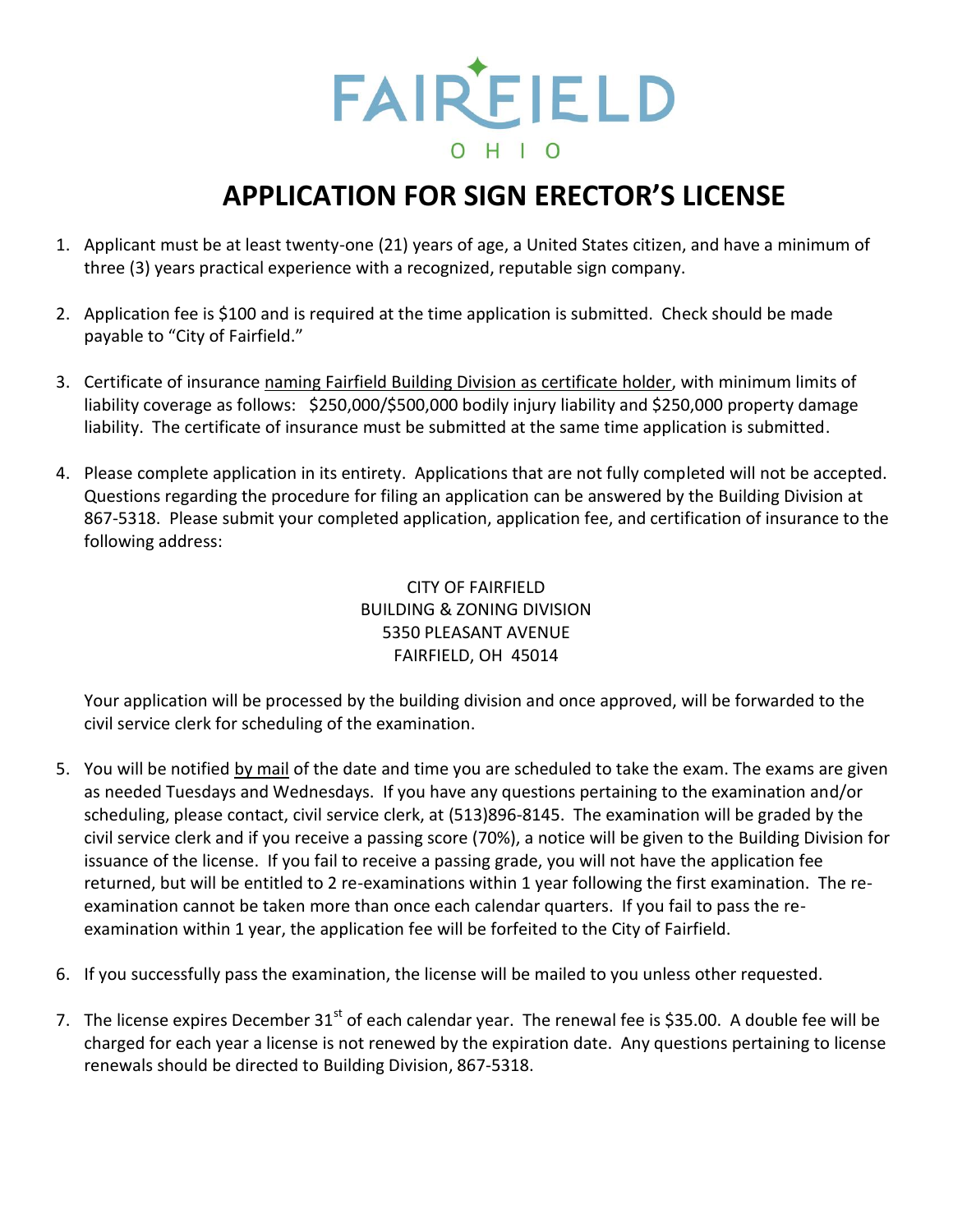## CITY OF FAIRFIELD BUILDING & ZONING DIVISION 5350 Pleasant Avenue Fairfield, Ohio 45014 (513) 867-5318

## SIGN ERECTOR APPLICATION

| ALL APPLICANTS MUST MEET AND COMPLY WITH THE REQUIREMENTS LISTED ON PAGE 1.                                                                 |  |
|---------------------------------------------------------------------------------------------------------------------------------------------|--|
| 1.) ARE YOU A U.S. CITIZEN? [ ] YES [ ] NO<br>2.) ARE YOU AT LEAST 21 YEARS OLD? [ ] YES [ ] NO                                             |  |
| <b>APPLICATION INFORMATION</b><br>[PLEASE PRINT]                                                                                            |  |
|                                                                                                                                             |  |
| <b>COMPANY NAME</b>                                                                                                                         |  |
|                                                                                                                                             |  |
|                                                                                                                                             |  |
| <b>HOME ADDRESS</b><br><u> 1980 - Johann John Stone, meil er format fan de ferske fan de ferske fan de ferske fan de ferske fan de fers</u> |  |
|                                                                                                                                             |  |
|                                                                                                                                             |  |
| THE FOLLOWING PEOPLE ARE AUTHORIZED TO PICK UP PERMITS IN MY NAME:                                                                          |  |
|                                                                                                                                             |  |
|                                                                                                                                             |  |
|                                                                                                                                             |  |

**NOTE: Any correction memos that are issued by the City of Fairfield can ONLY be signed by the Registered Ohio Licensed Contractor. A MAXIMUM of six authorized agents will be allowed per contractor.**

**REFERENCES** PLEASE FILL IN THE NAMES OF 3 RESPONSIBLE PERSONS (NOT RELATIVES) KNOWING YOU FOR 1 YEAR OR MORE AND WHO ARE IN A POSITION TO VOUCH FOR YOUR CHARACTER, ABILITY, AND EXPERIENCE.

| NAME                |  |  |
|---------------------|--|--|
| <b>COMPANY NAME</b> |  |  |
| ADDRESS             |  |  |
| CITY/STATE/ZIP      |  |  |
| <b>TELEPHONE</b>    |  |  |